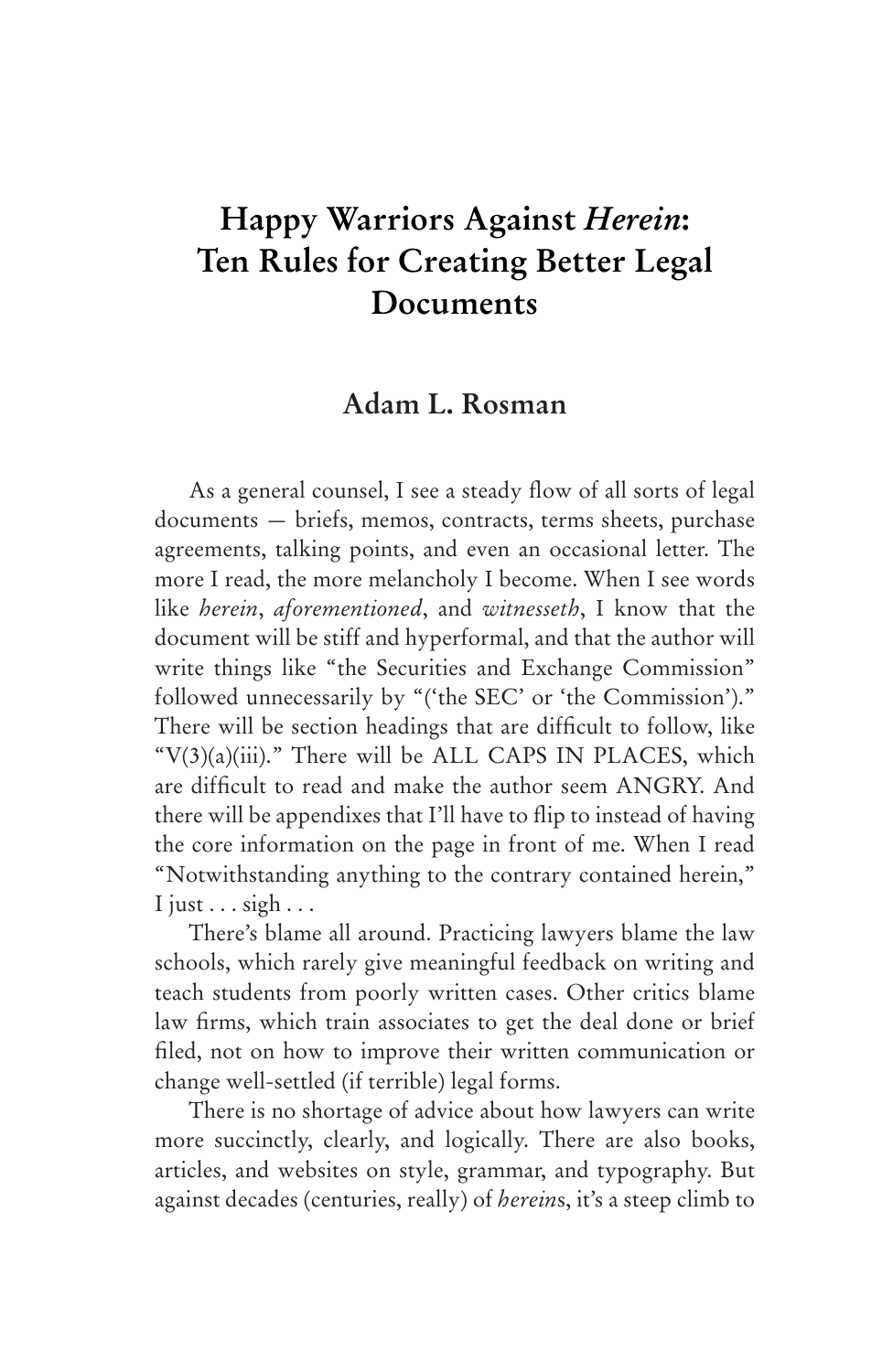freedom. Bryan Garner thinks that lawyers are afflicted by the Dunning–Kruger effect, which causes lawyers to "have no clue that they don't write well."1 Whatever the cause, we know the effect — written work that slows down business, keeps lawyers anchored in the past, and is bad for the soul.

My colleagues and I at First Data are happy warriors in this fight. We follow ten rules that make our written work easier to read and nicer to look at. Our business partners get crisper, plain-English documents that help them move faster. Our clients get easier-to-understand contracts, and they aren't oppressed by legalese. Our deals can move more quickly because we don't get bogged down in irrelevant legal detail. When we apply the rules and eliminate the *herein*s, we sound and act more like counselors and less like technocrats. Applying the rules gives us a sense of mission, craft, and pride. It adds delight to our work.

Our ten rules are not a substitute for good writing. Using the active voice, avoiding nominalizations, being concise, and doing many other things are the keys to graceful, effective prose. But that takes years of practice. Our business partners need realtime advice, and we must respond quickly — often in writing — knowing only part of the facts and some of the law. So our ten rules are designed to help our lawyers produce better work product *immediately*.

The rules are grouped into three categories: Rules 1 through 3 help eliminate antiquated words, phrases, and lawyerish bad habits. Rules 4 through 7 are about typography — the style of the written word — where seemingly small decisions have a big impact. Rules 8 through 10 help create a better-designed document. And we include two bonus rules that don't make the top ten but are worth mentioning.

And now, the ten rules.

<sup>1</sup> Bryan A. Garner, *Why Lawyers Can't Write*, A.B.A. J. (Mar. 1, 2013).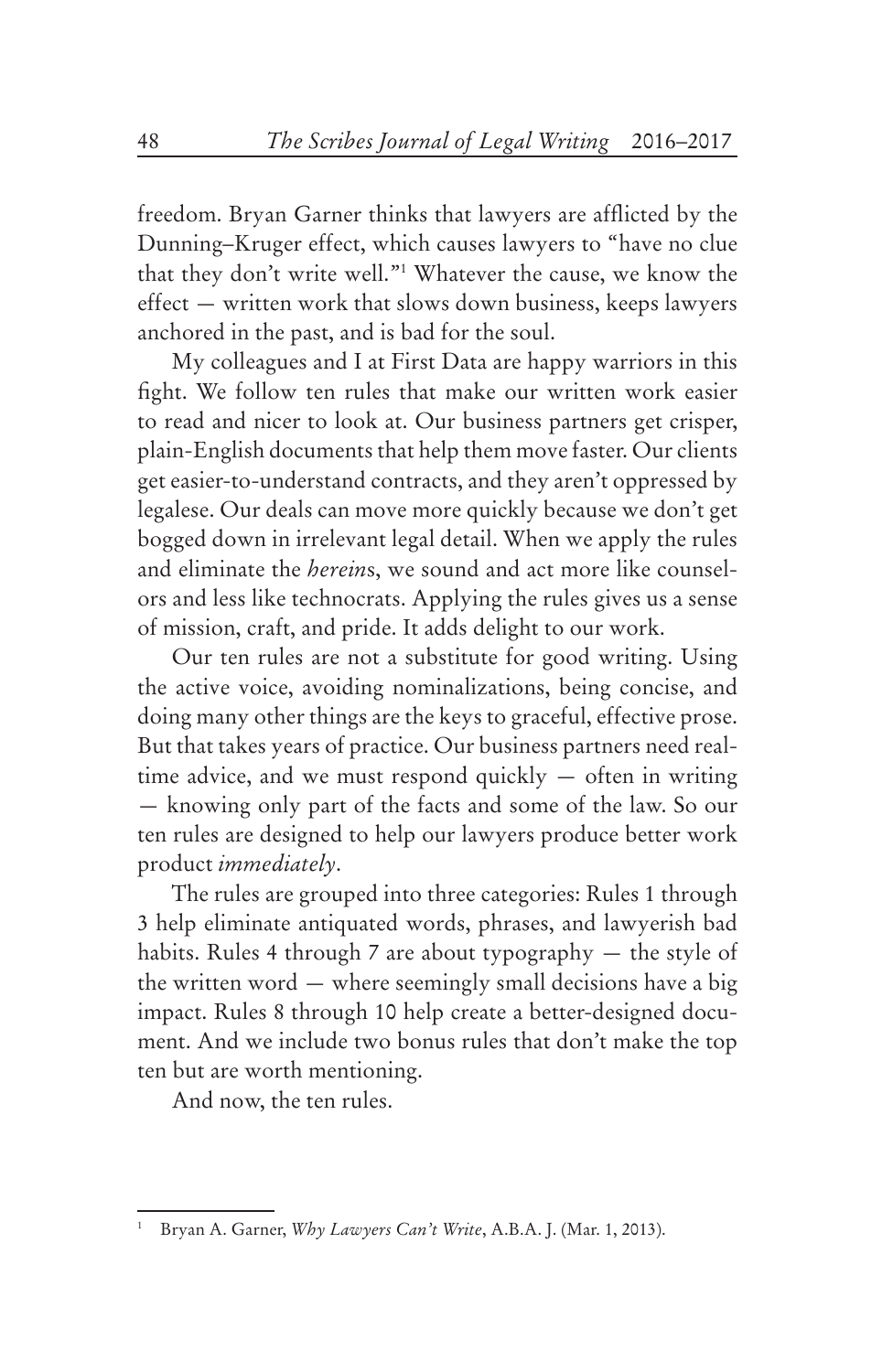#### **Rule 1: No** *Herein*

Legal documents are full of antiquated words that give our writing "a legal smell, but carry little or no legal substance." So Rule 1 uses blunt force.2 The "No *Herein*" rule mandates that you *may not use any of the following words or phrases, ever*:

Herein Hereto Hereunder Hereafter Hereinafter Hereby Thereby Therewith Whereof Whereas In witness whereof For the avoidance of doubt Aforementioned Except as otherwise provided herein Notwithstanding Notwithstanding the foregoing Notwithstanding anything to the contrary Notwithstanding anything to the contrary contained herein

I'm going to die if I keep reading these kinds of words. There are good alternatives to all of them. Here are a few:

<sup>2</sup> Richard C .Wydick, *Plain English for Lawyers* 58 (5th ed. 2005); Joseph Kimble, *Lifting the Fog of Legalese* xii (Carolina Academic Press 2006) ("[I]n its effort to be precise and exhaustive, [legal writing] becomes excessively detailed and too often sinks into redundancy, ambiguity, and error.").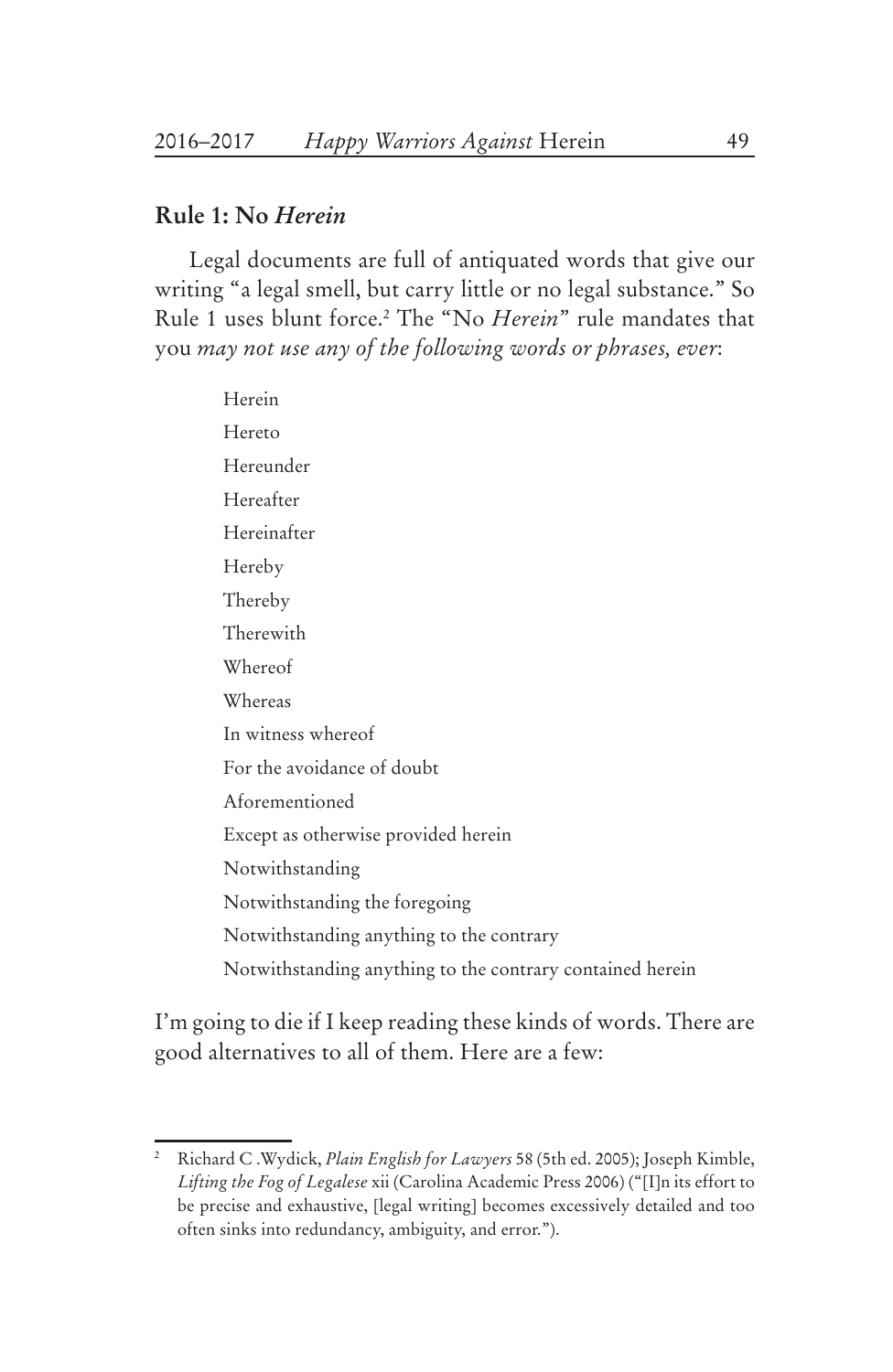Not: *Herein* But: *In this section* Not: *The aforementioned* But: *These* Not: *Notwithstanding anything to the contrary* But: *Read this section. It's really important.*

There are other words and phrases that we use sparingly, if ever. They are not as deadly as the first group, but they are stiff and difficult.

> Not: *Pursuant to* But: *Under* Not: *Prior to* or *In advance of*<sup>3</sup> But: *Before* Not: *Commenced* But: *Began* or *Started* Not: *Brought suit* But: *Sued* Not: *Pertaining to* But: *About* Not: *Set forth in* But: *In*<sup>4</sup>

As a litigator, I find Rule 1 easy to follow because litigators control their documents (subject to court rules). It's harder for corporate lawyers because the opposing side will likely start

<sup>3</sup> *See* Kimble, *Lifting the Fog of Legalese* at 161 ("*Prior to* takes the booby prize for the most common inflated phrase in legal and official writing. Why would anyone prefer it to *before*? Try to think of a single literary title or line that uses *prior to*. ''Twas the night *prior to* Christmas'?").

<sup>4</sup> For a great list of these types of words and phrases, see *id.* at 165–74.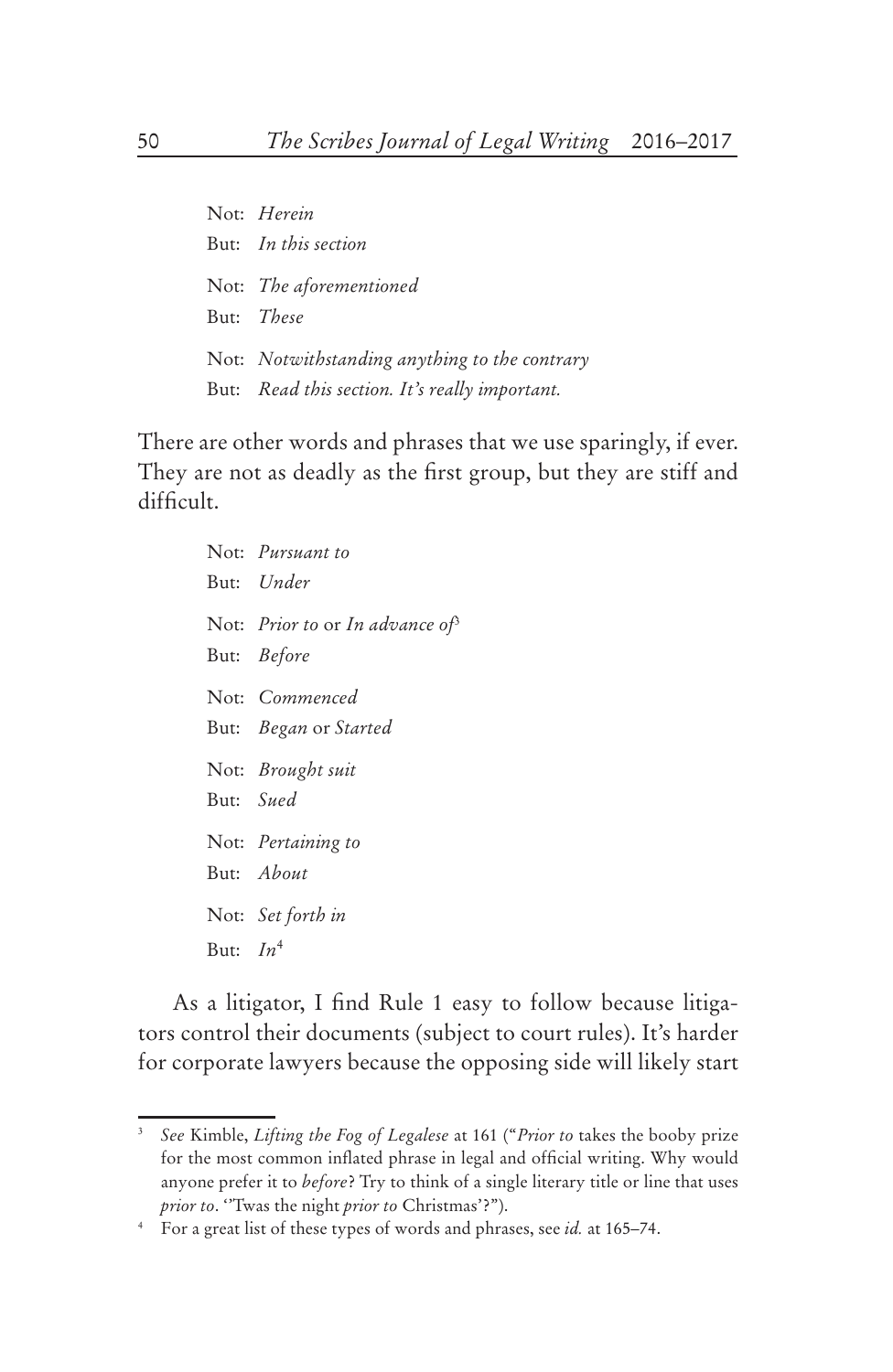with *herein*s, etc. In my experience, you'll convert the other side by explaining the concept of the rules and then demonstrating them in your markup. They'll see the value. (It's also a small tactical win.) But if your opponent is dug into the *hereinafter*s, just be a happy warrior in the fight and keep trying.

#### **Rule 2: No** *SEC*

Rule 2 is *use abbreviations and acronyms sparingly*, if ever. We call it the "No-SEC Rule" in honor of the following typical paragraph:

> The Securities and Exchange Commission (hereinafter "the SEC" or "the Commission") initiated an investigation of the American Block Company (hereinafter "ABC") in October 2014. The SEC then brought suit against ABC for violations of Section 10(b)(5) of the U.S. Code (hereinafter "Section 10(b)(5)" or "10(b)(5)"), alleging that ABC's President, Michael Smith (hereinafter "Smith"), conspired with Robert Jenkins (hereinafter "<u>Jenkins</u>"), the company's Chief Financial Officer (hereinafter " $CFO$ "), to mislead investors though several statements in the company's public filings.

After reading that paragraph, I need a drink (hereinafter "Drink"), or I might jump off a bridge (hereinafter "Bridge"), or both.

Give your reader some credit. Everyone knows what *SEC* means, and your reader will understand what *Section 10(b)(5)*  is.5 Your reader also understands what *CFO* means, and that Michael Smith and Robert Jenkins will be referred to as *Smith* and *Jenkins* after the opening paragraph. Using too many ab-

<sup>5</sup> Sec. & Exch. Comm'n, Off. of Inv. Educ. & Assistance, *A Plain English Handbook: How to Create Clear SEC Disclosure Documents* 31 (1998) ("Where acronyms, such as REIT, are widely understood to the investing public, they can safely be used without creating confusion."); *see also* Bryan A. Garner, *The Winning Brief*  179–80 (3d ed. 2014) (discussing "overparticularization").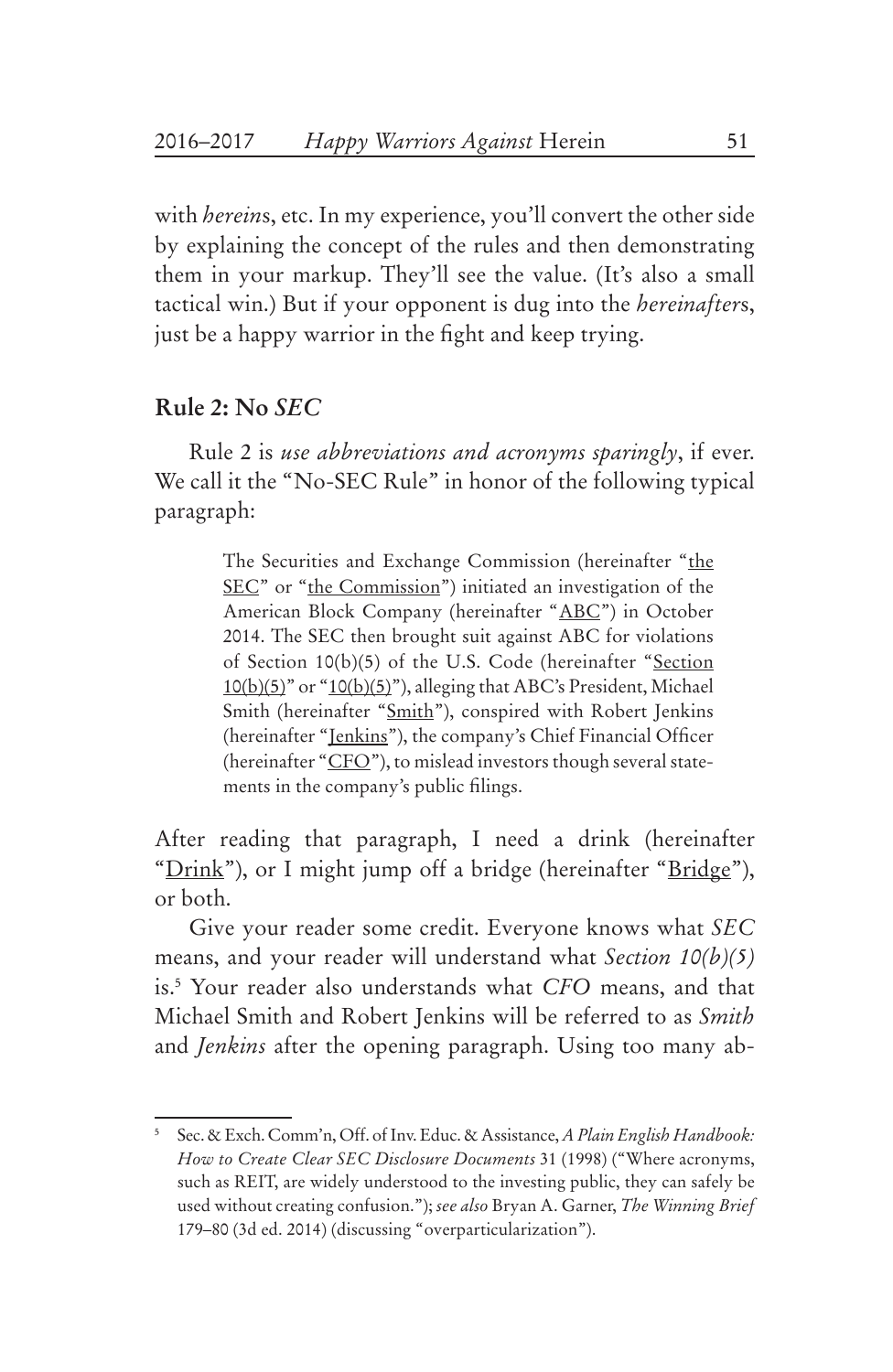breviations and acronyms and parentheticals disrupts the flow of your text. They are irritating, patronizing, and unnecessary.

Here's the same paragraph revised, incorporating Rules 1 and 2:

> In October 2014, the Securities and Exchange Commission began investigating the American Block Company. The SEC then sued ABC, alleging that ABC's President, Michael Smith, conspired with ABC's CFO, Robert Jenkins, to mislead investors though several statements in the company's public filings.

And with a follow-on paragraph:

Specifically, the SEC alleged that Smith and Jenkins, who worked together for almost 20 years, conspired to artificially inflate the company's earnings in 2014 and 2015, and made several misleading statements in earnings press releases and conference calls.

No one reading either paragraph is confused about who Smith, Jenkins, and ABC are, or what *SEC* or *CFO* stands for.

#### **Rule 3: Eliminate Long, Confusing Parentheticals**

Lawyers like to be super-specific, so they have a terrible habit of inserting long parentheticals into the middle of sentences. The following example has lots of problems, but focus on the parenthetical in the middle:

> Upon expiration of the restricted period with respect to any outstanding Restricted Stock Units granted hereunder that have not previously been forfeited in accordance with this Agreement, the Company shall issue to the Participant as soon as practicable (but no later than March 15 of the year following the year in which the Restricted Period expires, except in the case of any issuance following a Qualifying Termination, in which case such issuance shall occur no later than thirty (30) days following the expiration of the Restricted Period), one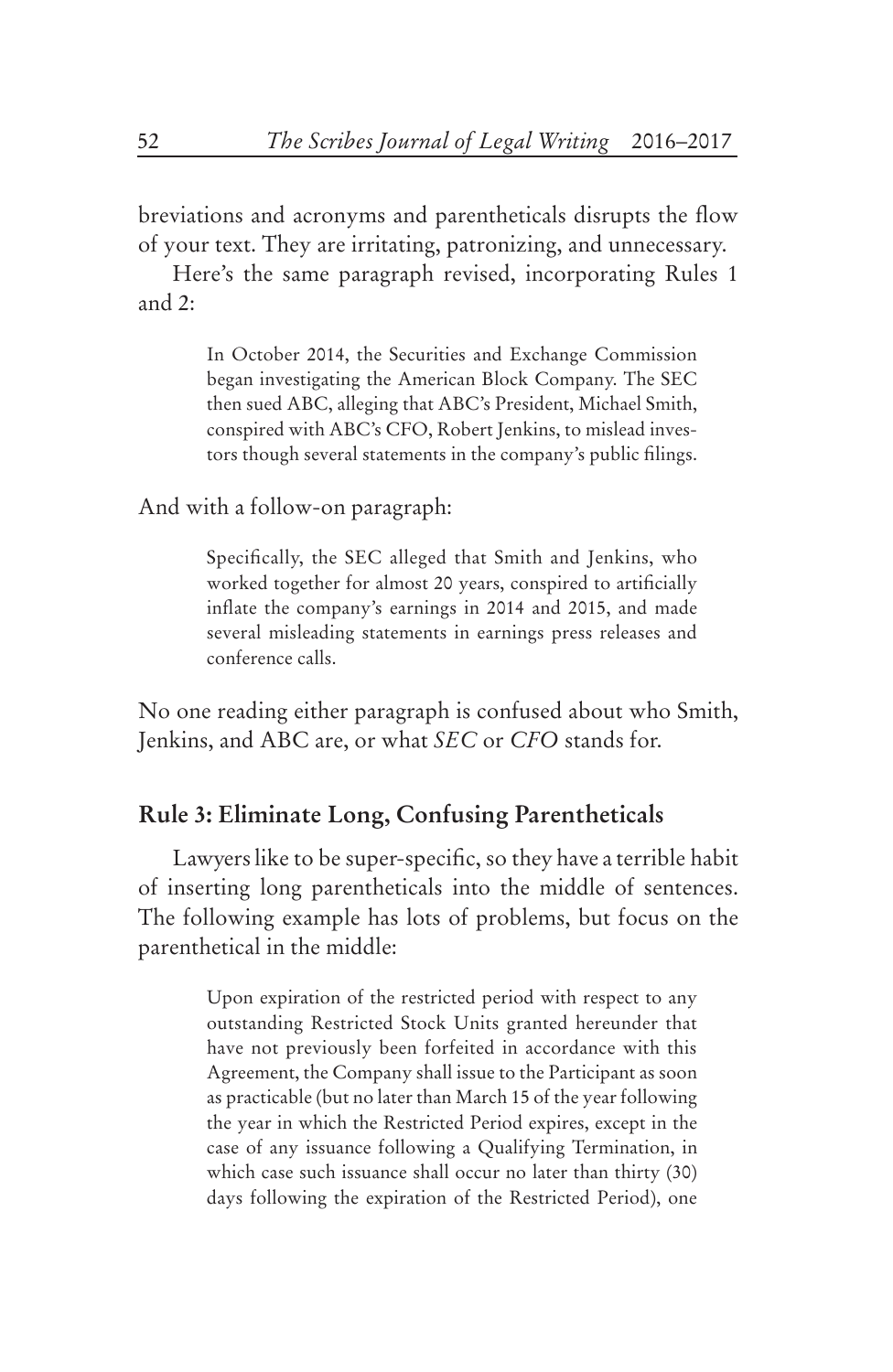share of Common Stock for each Restricted Stock Unit and such Restricted Stock Unit shall be canceled.

It's hard to follow that paragraph at all, but once the reader is sucked into the "(but no later than . . .)" parenthetical vortex, all hope is lost. It's almost always better to make the parenthetical a separate sentence or sentences. Here's a revision, incorporating Rule 3 (and several other rules):

> When the Restricted Period expires for any outstanding Restricted Stock Units granted under this agreement, the Company will issue to the Participant one share of Common Stock for each Restricted Stock Unit, and that Restricted Stock Unit will be canceled. The Company must issue that common stock no later than March 15 of the year after the Restricted Period expires. The only exception is when the Company issues common stock to a Participant following a Qualifying Termination. In that case, the Company will issue common stock no later than 30 days after the Restricted Period has expired.

#### **Rule 4: No ALL CAPS**

Lawyers often use ALL CAPS to draw the reader's attention to an important section of a document. Research shows that the *opposite* happens. Reading ALL CAPS is difficult (and irritating) because readers are used to peaks and valleys of normal typeface, leading them along a sentence's path.

> This is written in normal casing. THIS IS WRITTEN IN ALL CAPITALS.

This is written in normal casing and is easy to read:

By way of background, First Data provides secure and innovative payment technology and services to more than six million merchants and financial institutions around the world, from small businesses to the world's largest corporations. Specific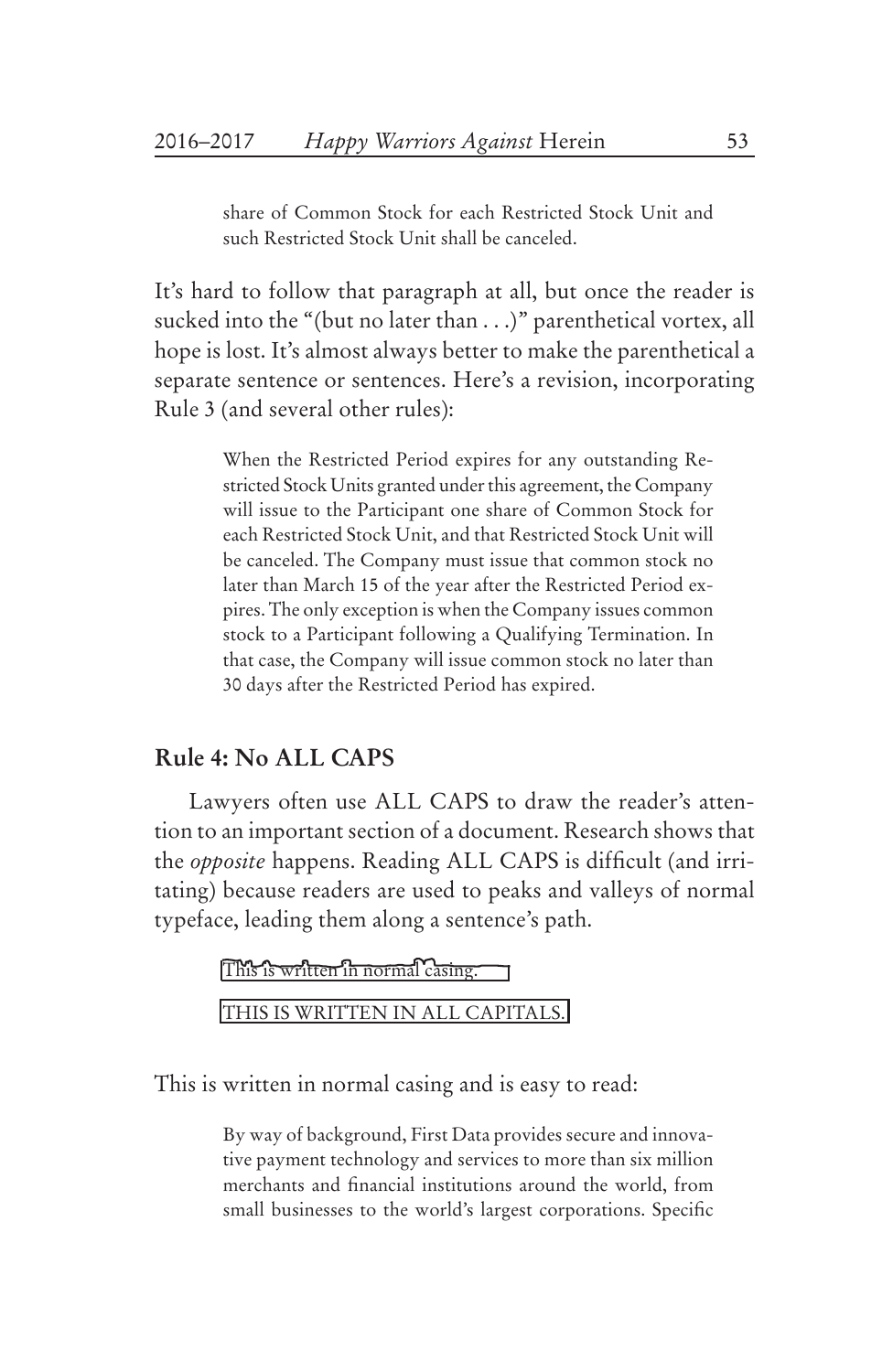to the payroll industry, First Data sells a payroll distribution service to employers and serves as a prepaid program manager through our subsidiary, Money Network Financial.

This is written in ALL CAPS and is much harder:

BY WAY OF BACKGROUND, FIRST DATA PROVIDES SECURE AND INNOVATIVE PAYMENT TECHNOL-OGY AND SERVICES TO MORE THAN SIX MILLION MERCHANTS AND FINANCIAL INSTITUTIONS AROUND THE WORLD, FROM SMALL BUSINESSES TO THE WORLD'S LARGEST CORPORATIONS. SPECIFIC TO THE PAYROLL INDUSTRY, FIRST DATA SELLS A PAYROLL DISTRIBUTION SERVICE TO EMPLOYERS AND SERVES AS A PREPAID PROGRAM MANAGER THROUGH OUR SUBSIDIARY, MONEY NETWORK FINANCIAL.

**ALL CAPS bold** is even worse:

**BY WAY OF BACKGROUND, FIRST DATA PROVIDES SECURE AND INNOVATIVE PAYMENT TECHNOL-OGY AND SERVICES TO MORE THAN SIX MILLION MERCHANTS AND FINANCIAL INSTITUTIONS AROUND THE WORLD, FROM SMALL BUSINESSES TO THE WORLD'S LARGEST CORPORATIONS. SPE-CIFIC TO THE PAYROLL INDUSTRY, FIRST DATA SELLS A PAYROLL DISTRIBUTION SERVICE TO EM-PLOYERS AND SERVES AS A PREPAID PROGRAM MANAGER THROUGH OUR SUBSIDIARY, MONEY NETWORK FINANCIAL.** 

To grab the reader's attention, write in normal text and use **bold**, *italics*, or color. Or all *three*. You can also be explicit:

> *Pay attention to this section.* By way of background, First Data provides secure and innovative payment technology and services to more than six million merchants and financial institutions around the world, from small businesses to the world's largest corporations. Specific to the payroll industry, First Data sells a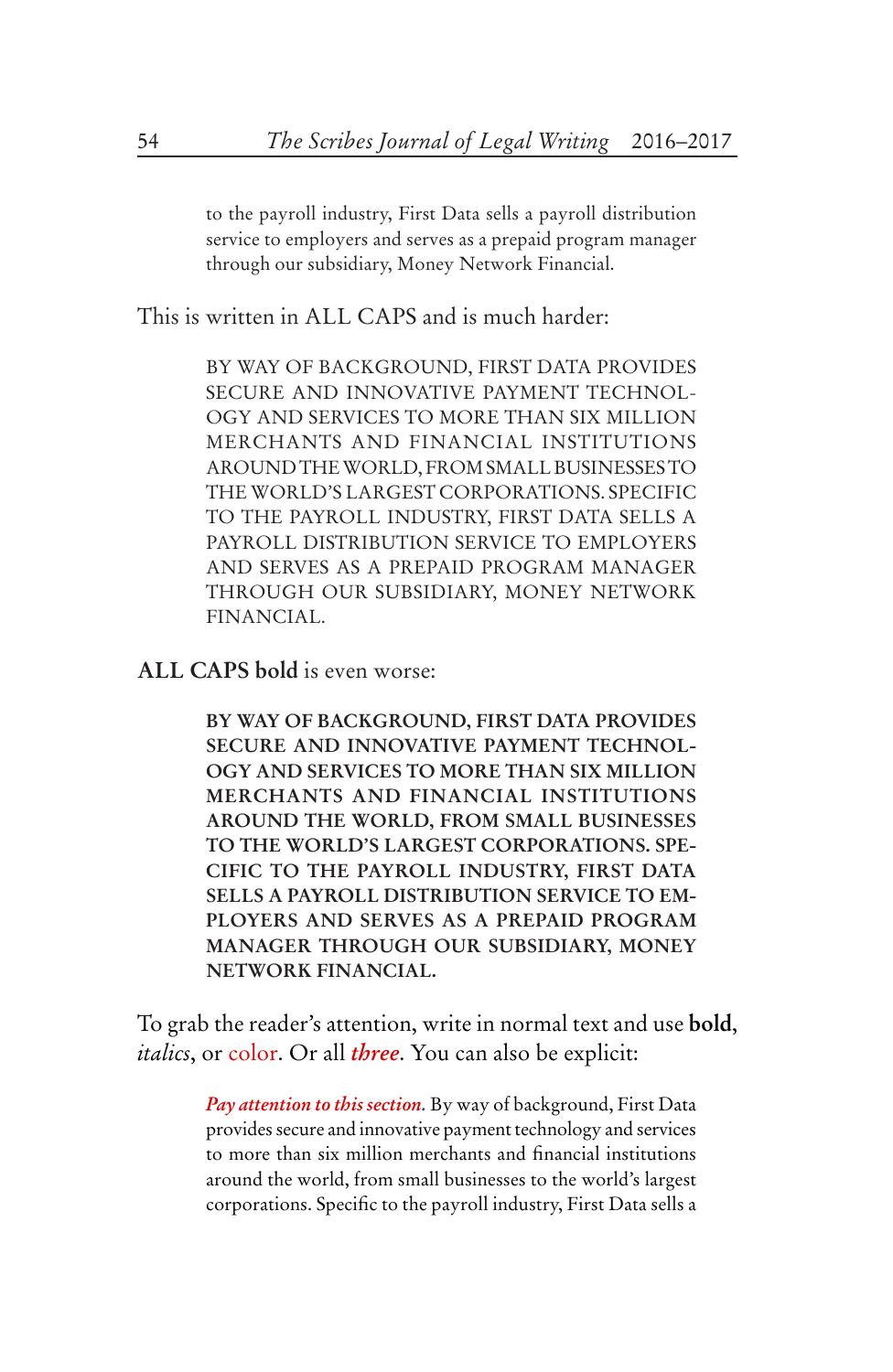payroll distribution service to employers and serves as a prepaid program manager through our subsidiary, Money Network Financial LLC. The Money Network package of payroll solutions includes the Money Network Card and the Money Network Check, which are explained in more detail below.

# **Rule 5: Left-Justify, One Space**

Research shows that the easiest text to read is left-justified, ragged right.6 That looks like this:

> On Monday, thanks to swift work on the part of First Data's SpendTrend team, *The Wall Street Journal* was able to tell the story of how, when, and why consumers were spending over Thanksgiving and Black Friday. In an exclusive feature story, *Journal* writer Suzanne Kapner outlined how consumers sought specific deals online in a piece entitled "Web Sales Hum, but With Smaller Orders." Kapner told the story of this year's big shopping weekend. While overall sales were up, the average spent in some key categories declined, "as mobile shopping drove smaller orders and aggressive discounts pushed down prices."

Fully justified text means that both the right and left edges are flush to the margins. When text is fully justified, the spacing between the words creates small "pools" and "rivers" that cause the eye to stop and constantly readjust, making it more difficult to read.7 That problem is made worse by another lawyer bad habit: using two spaces after a period instead of one. The well-settled custom of modern typographers is one space between sentences, not two. This rule causes lawyers a lot of

<sup>6</sup> *See* SEC, *Plain English Handbook* at 44; Matthew Butterick, *Typography for Lawyers* 133–34 (2d ed. 2015); Kimble, *Lifting the Fog of Legalese* at 152.

Some publications use fully justified text, but their paragraphs are generally narrower than a standard legal document, or even an e-mail. Newspapers and magazines, for example, often use fully justified text, but their paragraphs are only an inch or two wide. That makes fully justified text much easier to read.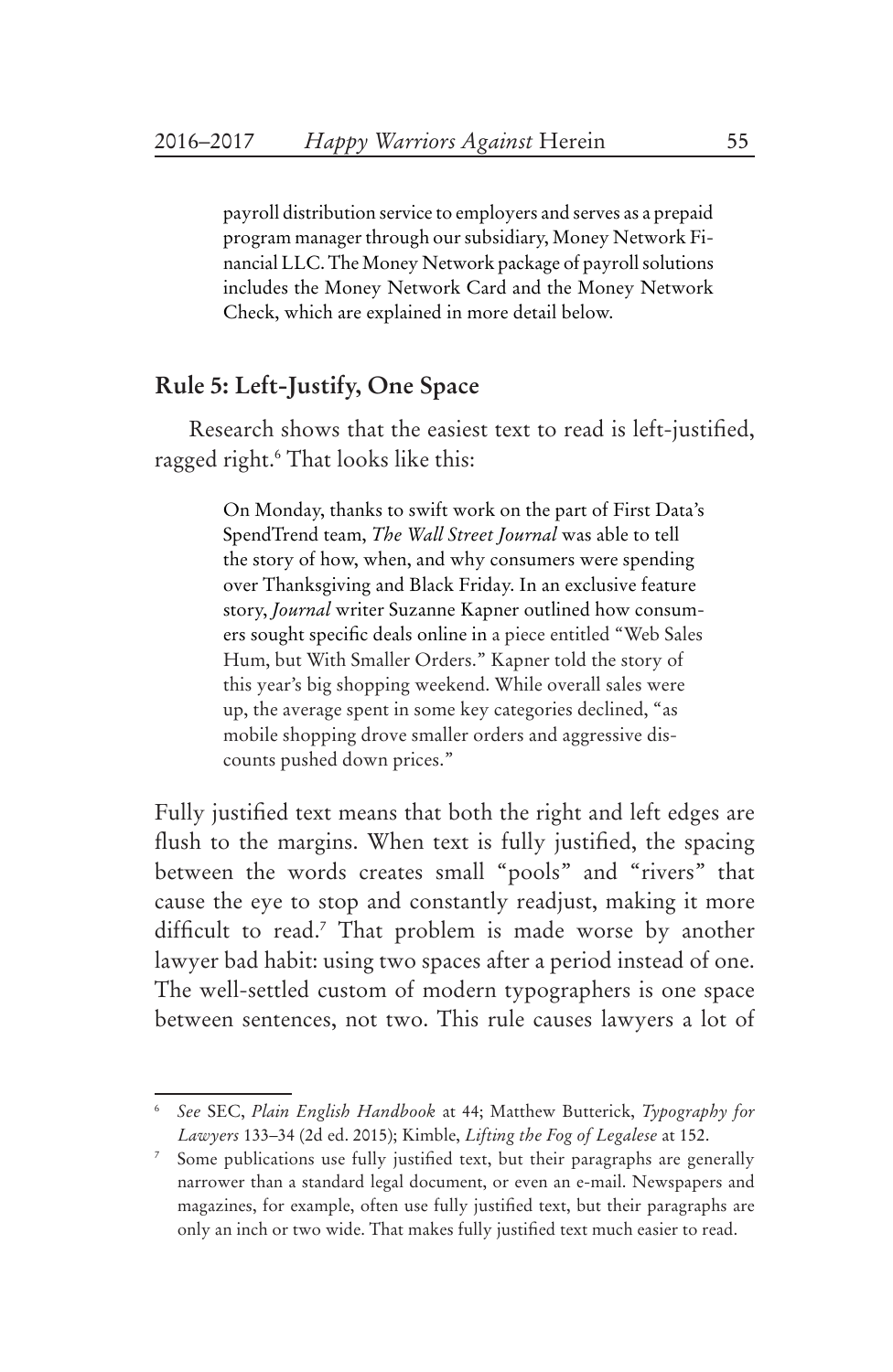heartache. But as Butterick says, "You don't need to like it. You only need to accept it."8

- • "Use a single word space between spaces. . . . Your typing as well as your typesetting will benefit from unlearning [the] quaint Victorian habit of using two spaces between sentences."9
- • "[O]ne space between words and one space after punctuation marks (including colons and periods)."10,11
- • "Chicago advises leaving a single character space, not two spaces, between sentences and after colons used within a sentence  $\ldots$ ."<sup>12</sup>

Here's the same paragraph fully justified, with two spaces after sentences:

> On Monday, thanks to swift work on the part of  $\{First\}$ Data's SpendTrend team, *The* (Wall (Street Journal was) able to tell the story of how, when, and why consumers/were spending over Thanksgiving and Black Friday. In an exclusive/featureJstory, Journal writer (Suzanne Kapner outlined/how consumers/sought) specific deals (online in a piece (entitled Web Sales Hum, but With Smaller) Orders." Kapner told the story of this year's big shopping weekend. While overall sales were up, the average spent in some/key Categories declined, as/mobile (shopping drove smaller lorders and aggressive discounts pushed down prices."

<sup>8</sup> Butterick, *Typography for Lawyers* at 41.

<sup>9</sup> Robert Bringhurst, *The Elements of Typographic Style* 29 (4th ed. 2013).

<sup>10</sup> That's not to say that there's not some debate about the issue. *See, e.g.*, *Why Two Spaces After a Period Isn't Wrong (Or, The Lies Typographers Tell About History)*, Heraclitean River (Nov. 1, 2011), http://heracliteanriver.com/?p=324 (discussing history of the one-space vs. two-space debate and concluding that "[c]omplaining about the way people space their sentences . . . is being an ass").

<sup>11</sup> Bryan A. Garner, *The Redbook: A Manual on Legal Style* § 4.12 (3d ed. 2013).

<sup>12</sup> *The Chicago Manual of Style* Rule 2.9 (16th ed. 2010).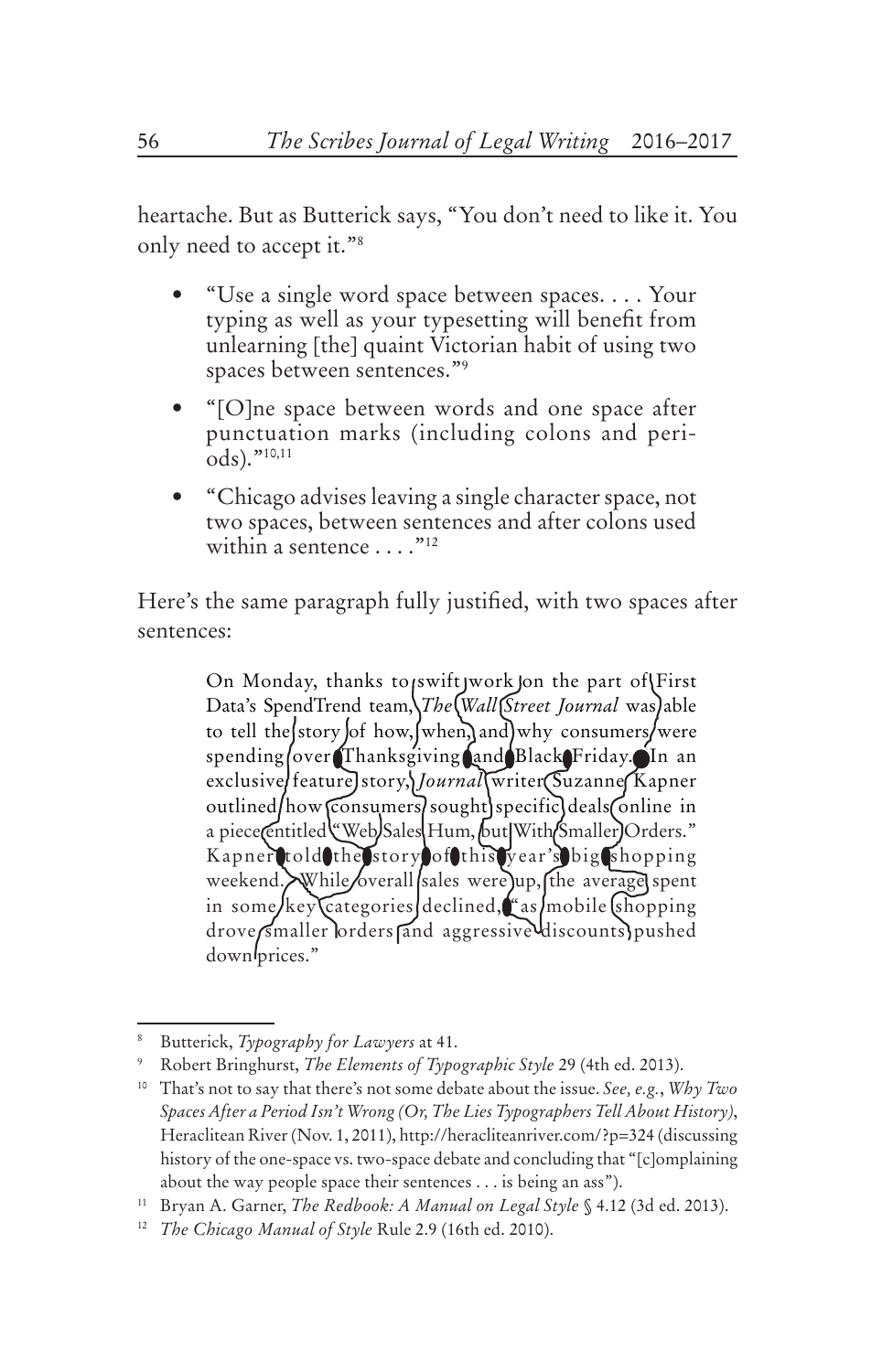#### **Rule 6: Choose Your Font**

There are two parts to this rule. First, don't just use the default font on your computer screen. Rather, *decide* what font to use. It may seem minor, but your font selection "will be one of the elements that most strongly define[] the design and readability of your document."13There are two kinds of fonts: serif and sansserif.



Serif typefaces have small lines at the beginning and ending strokes of each letter. Sans-serif fonts have smooth ending strokes. Serif fonts are easier to read than sans serif because the serifs lead your eye from one word to the next.<sup>14</sup> And because serif fonts have a more formal look and feel, they're generally better for legal documents.

You should also consider whether your document will be read on a screen or on paper. Some fonts are made for the *screen*:

> Georgia Arial Constantia

Some fonts are better on *paper*:

Garamond Baskerville Palatino

<sup>13</sup> SEC, *Plain English Handbook* at 40.

<sup>14</sup> *Id.*; Kimble, *Lifting the Fog of Legalese* at 152.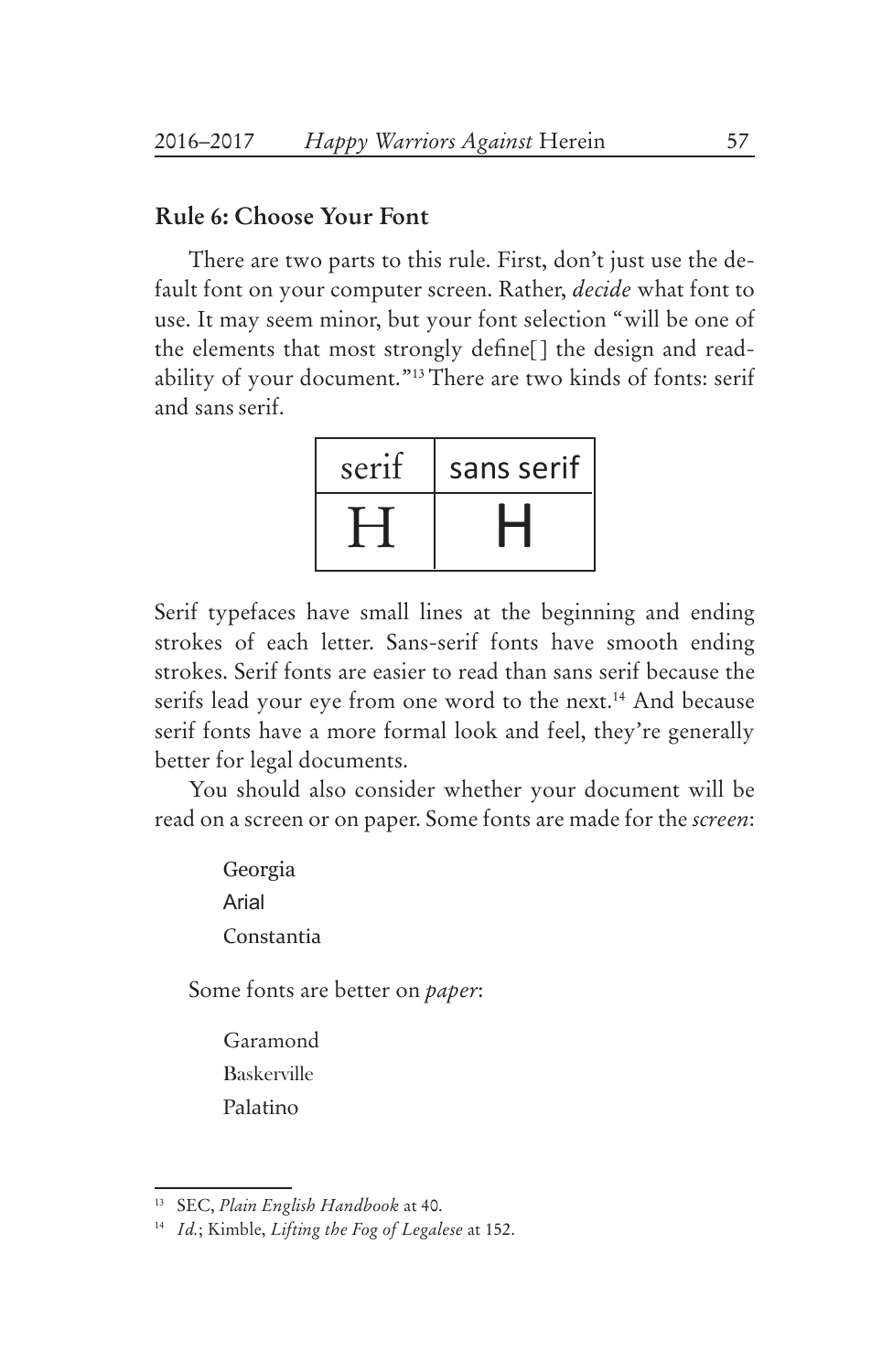So if you're writing an e-mail, Georgia is better than Garamond. If you're drafting a term sheet, use Garamond over Georgia.

Although serif fonts are generally better for legal documents, think of that as a strong guideline rather than a rule. Sans-serif fonts feel (and are) more modern, and sometimes they are the better choice. But remember that you're giving up some readability and that, like all other fonts, some sans-serif fonts are better than others.15

The second part of Rule 6 is about Times New Roman, which over many years has become the default font for many lawyers. Consider the first part of Rule 6 — *choose* your font, don't default to it  $-$  and then consider the following from Matthew Butterick's *Typography for Lawyers*:

> Fame has a dark side. When Times New Roman appears in a book, document, or advertisement it connotes apathy. It says, "I submitted to the font of least resistance." Times New Roman is not a font choice so much as the absence of a font choice, like the blackness of deep space is not a color. To look at Times New Roman is to gaze into the void.16

### **Rule 7: Don't Underline**

Underlining is ugly and hard to read. It is a holdover from the typewriter age. Typewriters had no **bold** or *italic*, so the only way to emphasize text was to back up the carriage and type underscores beneath the text.<sup>17</sup> Underlining tells the reader that you are stuck in the past. Instead, use **bold**, *italics*, or *both* to really emphasize your point.

<sup>15</sup> *See* Butterick, *Typography for Lawyers* at 79, 116–28 (surveying fonts).

<sup>16</sup> *Id*. at 110.

<sup>17</sup> *Id*. at 74; Kimble, *Lifting the Fog of Legalese* at 152. When you combine underlining with the hereinafters of Rule 1, you get the mother lode: "The Securities and Exchange Commission (hereinafter 'The SEC' or 'The Commission')."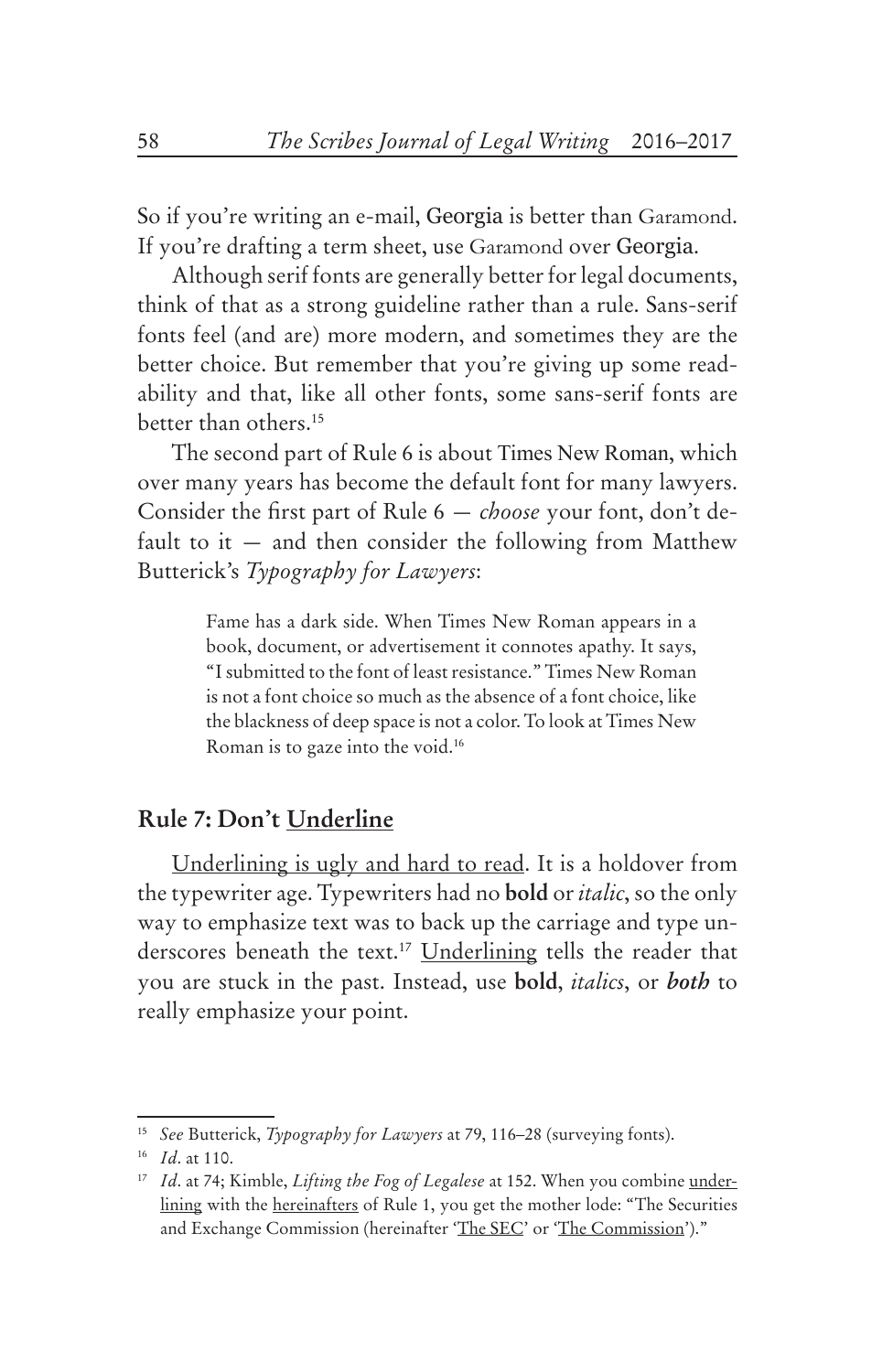- Not: In reasoning about substantive problems, what matters is the evidence, not particular modes of evidence.
- But: In reasoning about substantive problems, what matters is the *evidence*, not particular *modes* of evidence.
- *Or:* In reasoning about substantive problems, what matters is the **evidence**, not particular **modes** of evidence.

#### **Rule 8: Lose the Romans**

The traditional legal numbering system is confusing. It starts with Roman numerals (I, II, III) and progresses to capital letters (A, B, C), then to Arabic numbers (1, 2, 3), and finally to romanettes (*i*, *ii*, *iii*) (a word made up by lawyers to describe this needlessly complex system). *Quick — find section II(C)(5)(iv)!* That's difficult to *say*, let alone find in a document. Instead of Roman numerals, use tiered numbers for headings:

- 1. Overview
	- 1.2 Global Business Solutions
		- 1.2.1 Key Initiatives
		- 1.2.2 Competitive Landscape<sup>18</sup>

#### **Rule 9: Use More Than Words**

Words may be a lawyer's primary tool, but they're not the only tool. Well-crafted charts, diagrams, and photographs can make your document more vivid and persuasive. A chart can effectively show factual and legal points, a diagram can explain a statute or rule, and a photograph can save pages of your brief. You should use these kinds of images whenever possible.<sup>19</sup>

<sup>18</sup> *See* Butterick, *Typography for Lawyers* at 106–07; Kimble, *Lifting the Fog of Legalese* at 153. Generally speaking, it is better to use no more than three levels, i.e.*,* don't go beyond 1.2.2.

<sup>19</sup> *See* Adam L. Rosman, *Visualizing the Law*, 63 J. Legal Educ. 1 (Aug. 2013).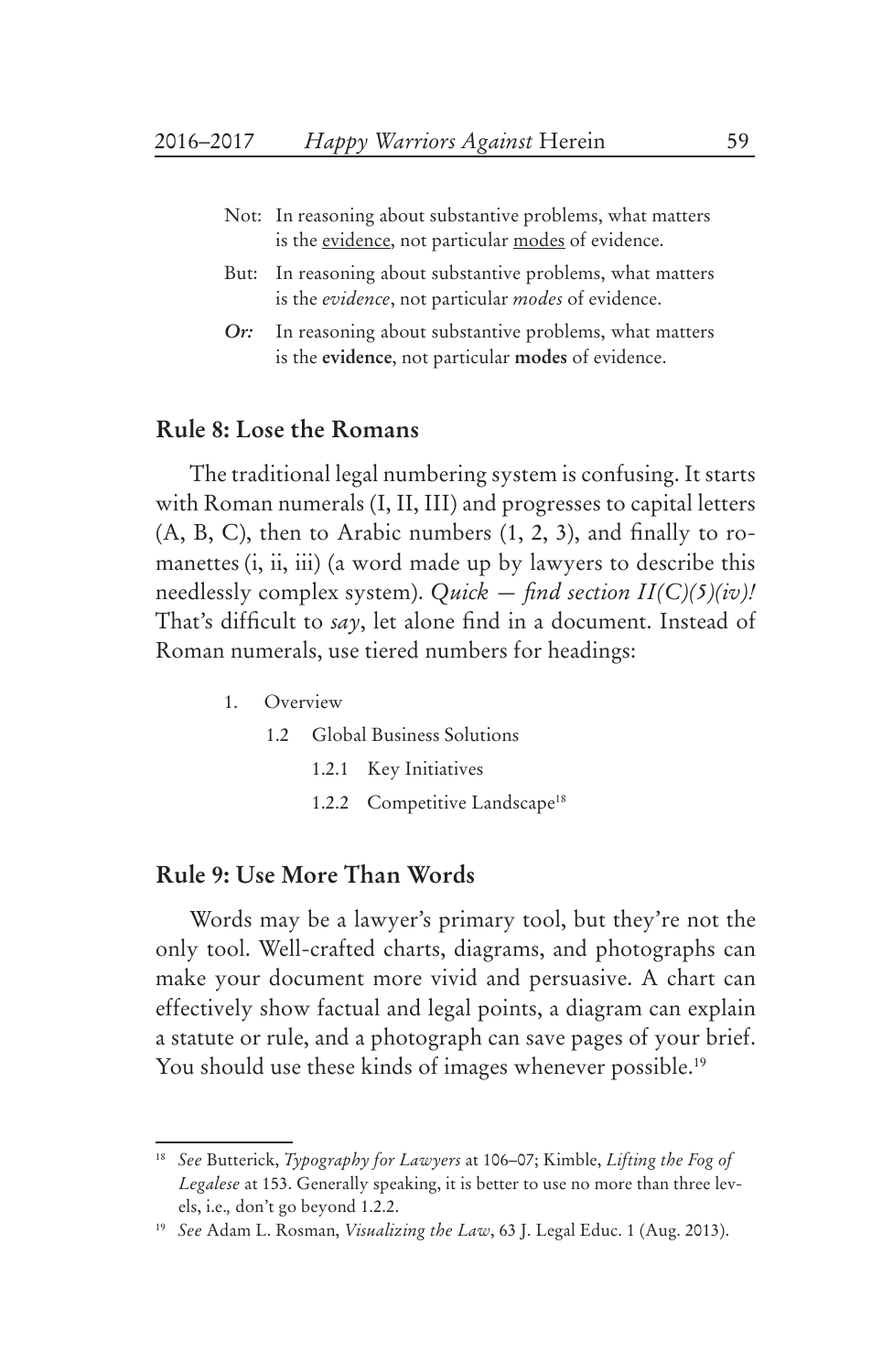The flowchart below, adapted from an article about setting litigation loss reserves under accounting standard FAS 5, is a good example. In the article's text, the authors explain, among other things, that if a litigation loss is "probable" and the loss can be "reasonably estimated," then the company should set a loss reserve.<sup>20</sup> After discussing other aspects of the issue, the authors use this flowchart to explain the concept:



Legal issues often involve a lot of people — plaintiffs, defendants, CEOs, CFOs, boards, other companies, etc. It gets

<sup>20</sup> Jessica L. Everett-Garcia, Dan L. Bagatell & Thomas Johnson, *Top 10 Issues to Consider When You Are Sued: Issue #8: Disclosing Litigation and Reserving for Litigation Losses*, Martindale-Hubbell (June 26, 2007), http://www.martindale .com/legal-management/article\_Perkins-Coie-LLP\_307080.htm.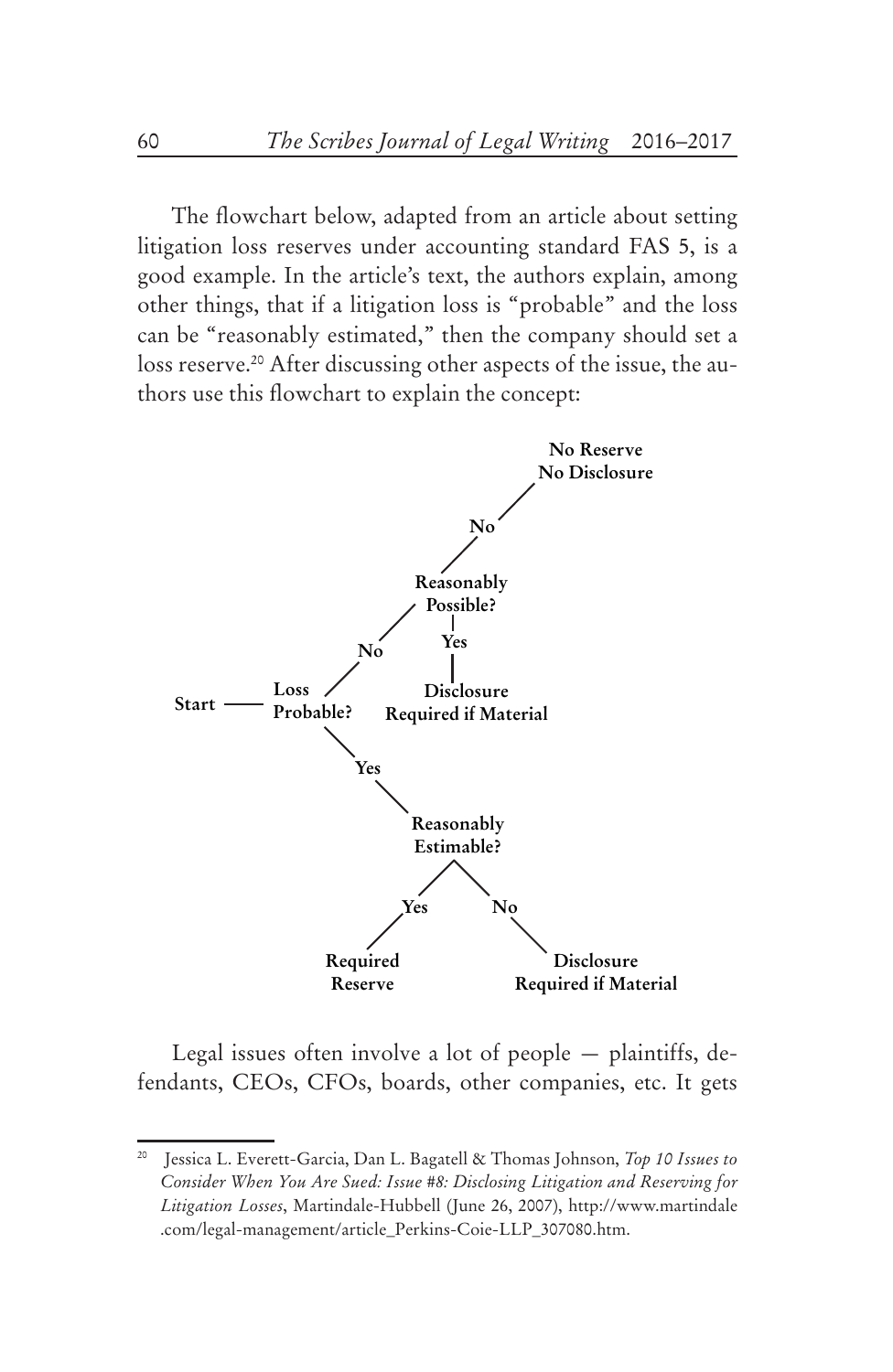confusing, and most lawyers use a cheat sheet to keep things straight. Do the work for your reader:

- Not: From 2008 to 2010 the Board was made up of Jones, Stephens, Edwards, Kahn, and Veasy. In 2011, Edwards resigned but the Board expanded to include Forester. In 2012, Jones resigned but the Board expanded again to include Shapiro and Galenter. In 2013, Kahn resigned but was replaced by Spellman. Ludlow took Jones's vacant seat in 2014.
- But: From 2008 to 2010 the Board was made up of Jones, Stephens, Edwards, Kahn, and Veasy. In 2011, Edwards resigned but the Board expanded to include Forester. In 2012, Jones resigned but the Board expanded again to include Shapiro and Galenter. In 2013, Kahn resigned but was replaced by Spellman. Ludlow took Jones's vacant seat in 2014.

Graphically, the Board looked like this over time:

|   | 2008    | 2009                      | 2010 2011 |              | 2012 | 2013                                                             | 2014   |
|---|---------|---------------------------|-----------|--------------|------|------------------------------------------------------------------|--------|
|   | 1 Jones | Jones Jones               |           | <b>Tones</b> |      |                                                                  | Ludlow |
|   |         |                           |           |              |      | 2 Stephens Stephens Stephens Stephens Stephens Stephens Stephens |        |
|   |         | 3 Edwards Edwards Edwards |           |              |      |                                                                  |        |
|   | 4 Kahn  | Kahn                      | Kahn      | Kahn         |      | Kahn Spellman Spellman                                           |        |
|   |         |                           |           |              |      | 5 Veasy Veasy Veasy Veasy Veasy Veasy Veasy Veasy                |        |
| 6 |         |                           |           |              |      | Forester Forester Forester Forester                              |        |
| 7 |         |                           |           |              |      | Shapiro Shapiro Shapiro                                          |        |
| 8 |         |                           |           |              |      | Galenter Galenter Galenter                                       |        |

Text boxes — short bursts of boxed text in the right margin that point to a specific part of the page — are useful and underused by lawyers. Finance professionals use them very effectively: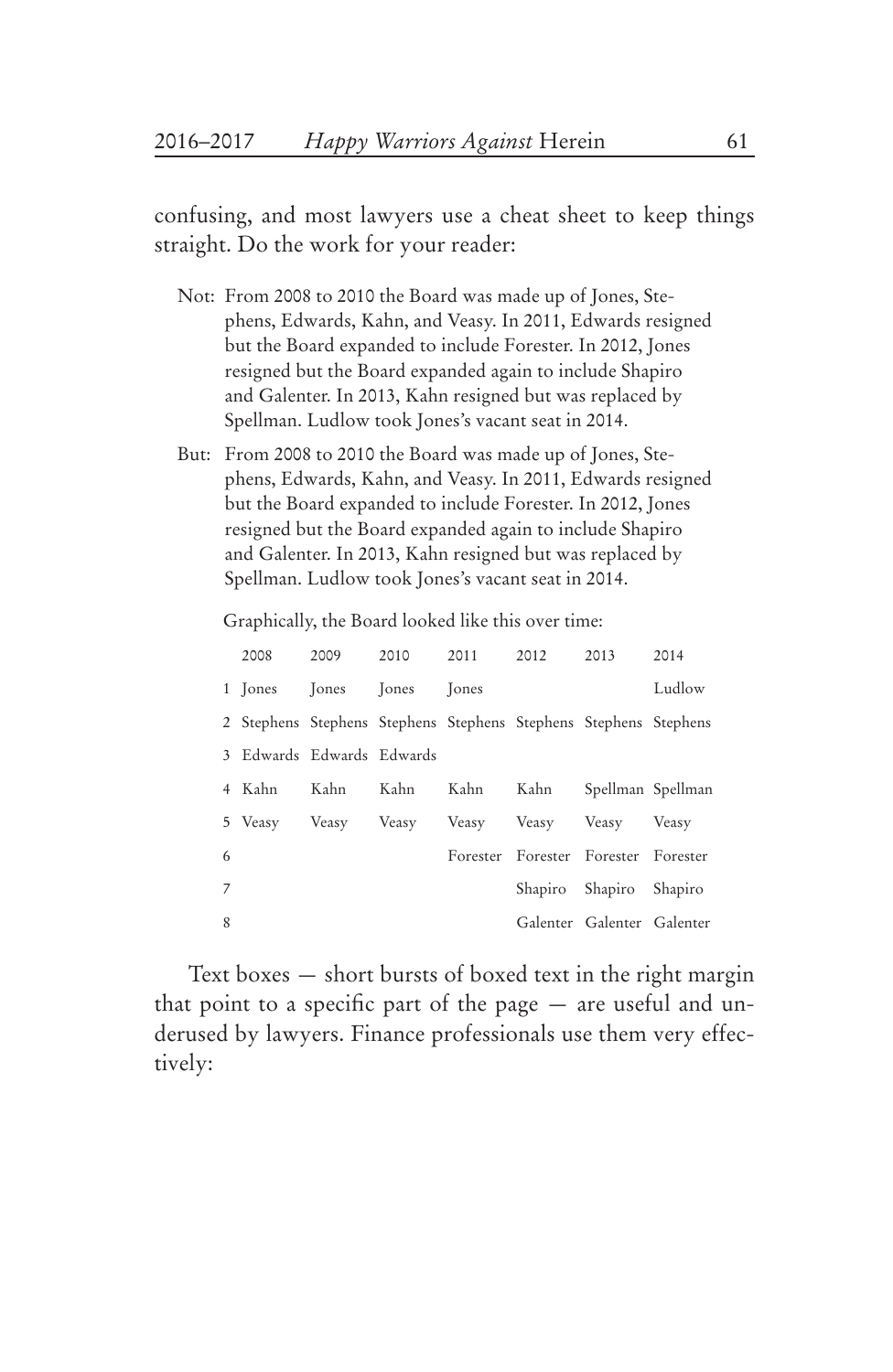# **Summary View – Apr 2015 Revenue/EBITDA**

*• Revenue*: +45M vs Plan @ PYRR, +10% vs PY. versus Plan related to MS, FS, Intl, offset by Corp *• EBITDA*: +\$20M vs Plan @ PYRR, +1% vs PY. versus Plan related to MS, FS, Intl, offset by Corp

|                              | Apr            | Apr            | \$b/(w)        | %b/(w)   | Apr          | \$b/(w)        | Memo            |                                                        |
|------------------------------|----------------|----------------|----------------|----------|--------------|----------------|-----------------|--------------------------------------------------------|
| (M)                          | Actual<br>2015 | Actual<br>2014 | vs. 2014       | vs. 2014 | Plan<br>2015 | vs. Plan       | Mar<br>2015     | +3% Core Merchant offset<br>by declines in Prepaid and |
| Revenue                      |                |                |                |          |              |                |                 | <b>Telecheck</b>                                       |
| <b>Merchant Solutions</b>    | 123            | 448            | 1              | 1%       | 333          | (16)           | 323             |                                                        |
| <b>Financial Services</b>    | 456            | 224            | 2              | 5%       | 222          | (7)            | 333             | Slower than expected ramp-                             |
| International                | 789            | 336            | 12             | 15%      | 111          | (5)            | 555             | up of initiatives and lower                            |
| Corp & Other (incl elim)     | 10             | $\mathbf{1}$   | 3              | 20%      | 5            | $\overline{2}$ | $\mathbf{1}$    | volumes                                                |
| <b>Total Revenue at PYRR</b> | 222            | 112            | 23             | 5%       | 666          | (25)           | 999             |                                                        |
| <b>FX</b>                    | (33)           | 80             | (34)           | 25%      | (11)         | (10)           | (22             | Intl growth driven by EMEA                             |
| <b>Total Revenue at RR</b>   | 444            | 339            | 4              | 10%      | 555          | (35)           | 666             | acquiring and LA                                       |
|                              |                |                |                |          |              |                |                 |                                                        |
| Expense                      |                |                |                |          |              |                |                 |                                                        |
| <b>Merchant Solutions</b>    | 426            | 123            | (18)           | $-10%$   | 131          | (1)            | 200             | Sequential decline of \$13M                            |
| <b>Financial Services</b>    | 246            | 45             | (4)            | $-5%$    | 66           |                | 50              | versus \$2M historically<br>observed Mar-Apr decline   |
| International                | 123            | 678            | (11)           | $-10%$   | 111          | $\overline{2}$ | 10 <sub>c</sub> |                                                        |
| Corp & Other (incl elim)     | 22             | 91             | 11)            | $-20%$   | 66           | $\overline{2}$ | 25              |                                                        |
| <b>Total Expense at PYRR</b> | 111            | 234            | (34)           | $-10%$   | 333          | $\frac{1}{8}$  | 300             |                                                        |
| <b>FX</b>                    | (22)           | 5              | 18             | 5%       | (6)          | 8              | (10)            |                                                        |
| <b>Total Expense at RR</b>   | 444            | 617            | (16)           | $-5%$    | 666          | 16             | 400             |                                                        |
|                              |                |                |                |          |              |                |                 |                                                        |
| <b>EBITDA</b>                |                |                |                |          |              |                |                 |                                                        |
| <b>Merchant Solutions</b>    | 100            | 250            | (10)           | $-2%$    | 525          | (10)           | 123             |                                                        |
| <b>Financial Services</b>    | 200            | 50             | $\overline{2}$ | 5%       | 55           | 5              | 45              |                                                        |
| International                | 300            | 25             | 5              | 10%      | 25           | (1)            | 67              |                                                        |
| Corp & Other (incl elim)     | (100)          | (25)           | 2              | 10%      | (52)         | 5              | (89)            |                                                        |
| <b>Total EBITDA at PYRR</b>  | 200            | 225            | (5)            | $-2%$    | 225          | (15)           | 123             |                                                        |
| <b>FX</b>                    | (2)            | 5              | (10)           | 5%       | (2)          | (1)            | (4)             |                                                        |
| <b>Total EBITDA at RR</b>    | 400            | 225            | (10)           | $-5%$    | 255          | (10)           | 567             |                                                        |

Lawyers should use text boxes too:

#### **5. Term; Termination.**

**5.1** Term. This Agreement takes effect on January 1, 2014, and terminates on the earliest to occur of (**5.2.1**) a valid termination by a party under Section **5.2;** (**5.2.2**) the completion of the performance of the Services by the Service Provider; or (**5.2.3**) [*Date*].

*This is a key section in the contract.*

**5.2** Termination Rights.

**5.2.1** Each of FDC, BANA, and Company may terminate this Agreement for convenience on five Business Days' notice to the other parties.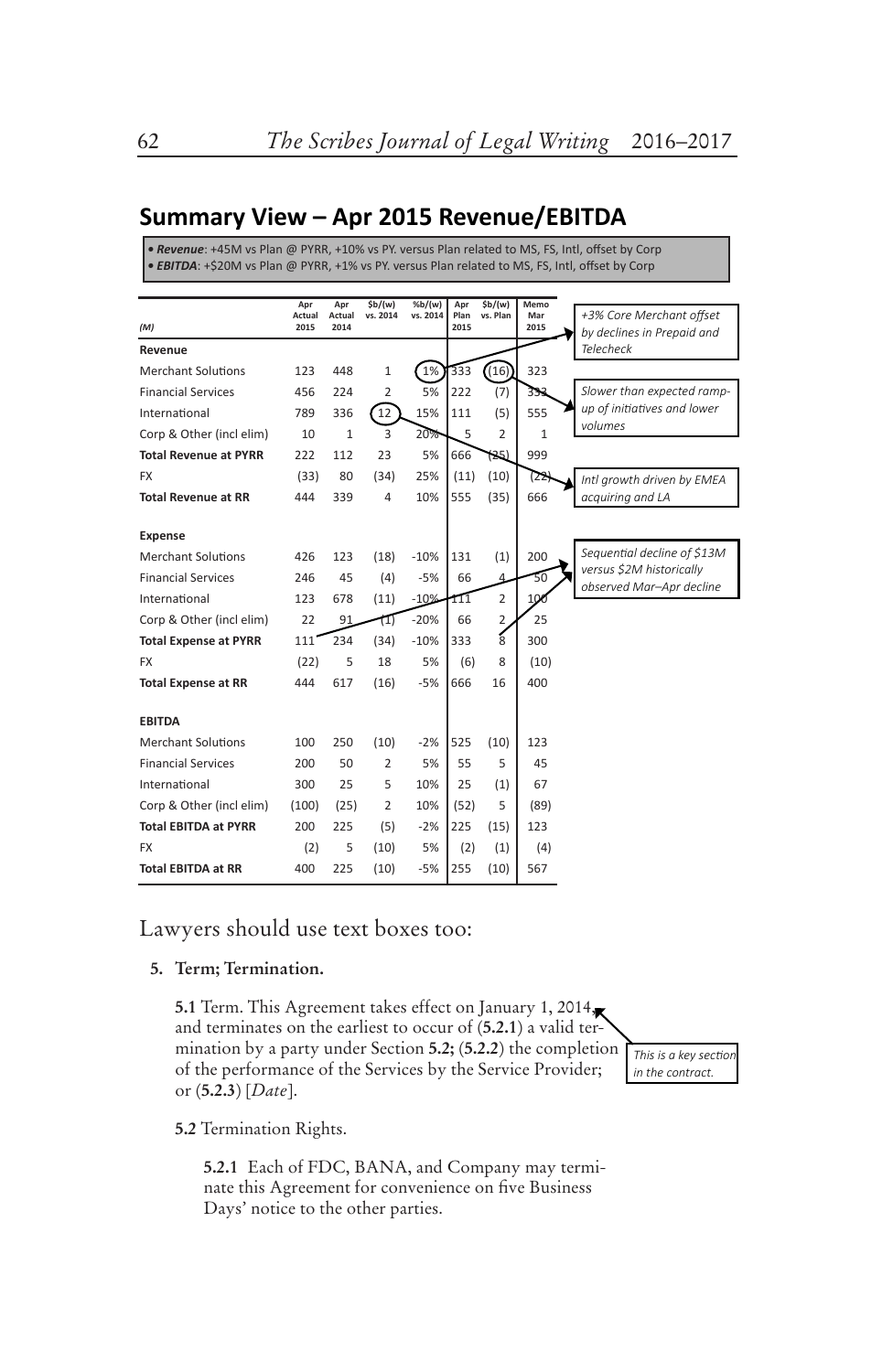**5.2.2** BANA may terminate this Agreement immediately upon becoming aware of any breach by the Service Provider or any of Affiliates (other than the Company) of Section 4.



## **Rule 10: Embrace Consistency**

Systems are more usable when similar parts are expressed in similar ways. What's true for the heart symbol across socialmedia platforms (signifying "like") is true for legal documents too: consistency enables readers to learn new things quickly and focus on the key part of your message.21

For our purposes, internal consistency is most important all parts of each of our documents should fit together logically. This article, for example, uses the same method to introduce each rule:

> **Rule 1: No** *Herein* **Rule 2: No** *SEC* **Rule 3: Eliminate Long, Confusing Parentheticals Etc.**

It also uses the "Not:" "But:" method consistently in Rules 1, 7, and 9.

The materials for my company's board of directors, for example, demonstrate good consistency: the three cover pages are identical in font, layout, and style. They share a common framework — the board meeting on February 24, 2015 — but also cover different substantive areas — the full board, the audit committee, and the risk committee. The consistent design cultivates trust: it shows that we have *designed* a system, not cobbled

<sup>21</sup> *See* William Lidwell, Kritina Holden & Jill Butler, *Universal Principles of Design* 56 (Rockport 2010); *but see* Ralph Waldo Emerson, *Self-Reliance* 7 (1841) ("A *foolish* consistency is the hobgoblin of little minds . . . .") (emphasis added).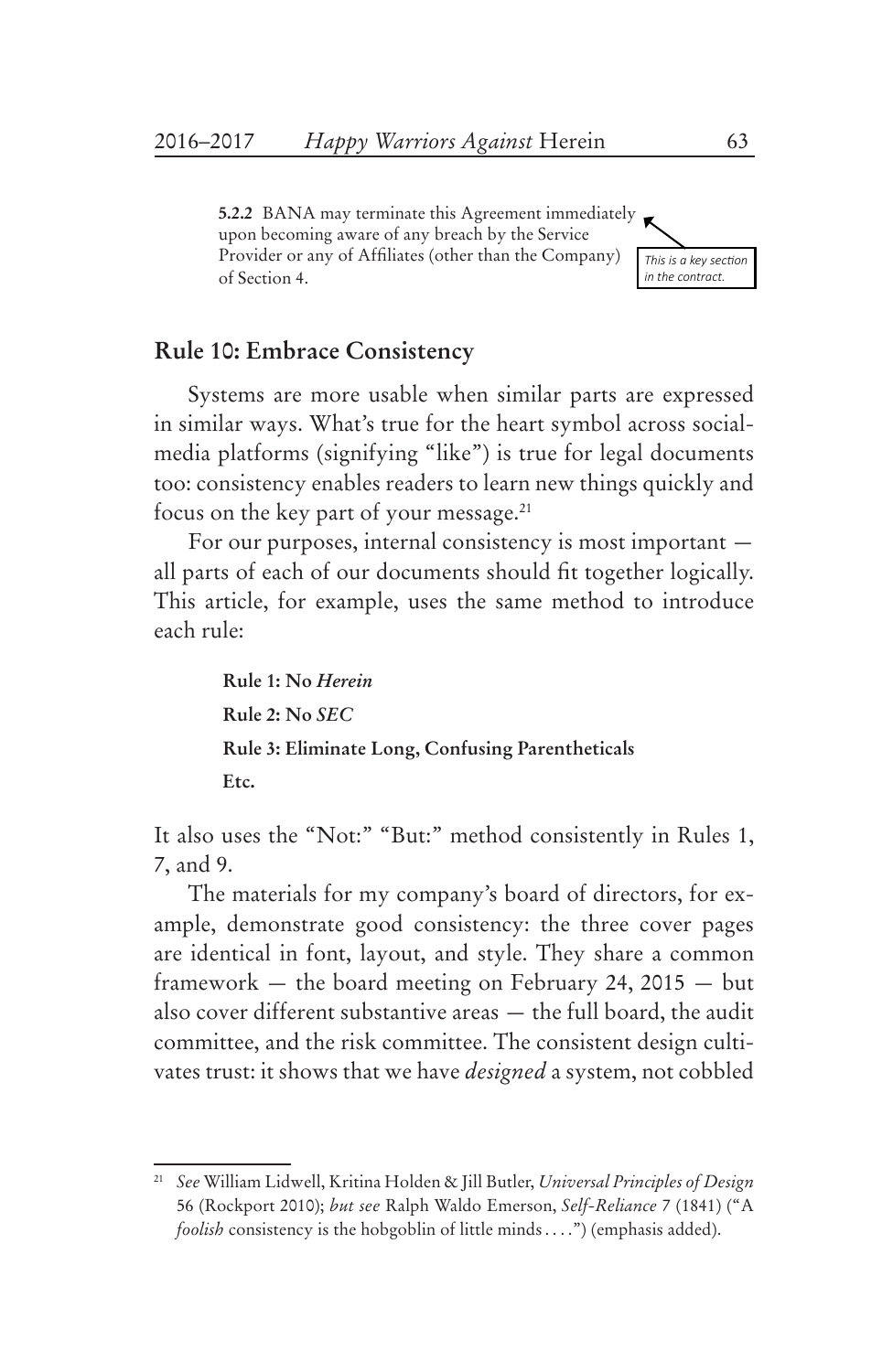it together. It also builds credibility by showing a sense of craft and detail:



Imagine what our board would think if the books looked like this:

| FirstData.                                                                                                                   | FirstData.                                                                                                                     | FirstData.                                                                                                                   |
|------------------------------------------------------------------------------------------------------------------------------|--------------------------------------------------------------------------------------------------------------------------------|------------------------------------------------------------------------------------------------------------------------------|
| FIRST DATA HOLDINGS INC.<br><b>AND</b><br><b>FIRST DATA CORPORATION</b>                                                      | <b>FIRST DATA HOLDINGS INC.</b><br><b>AND</b><br><b>FIRST DATA CORPORATION</b><br>Audit Committee Meeting<br>February 24, 2015 | First Data Holdings Inc.<br>and<br>First Data Corporation<br>Governance, Compensation and Nominations<br>Committee Meeting   |
| Board of Directors Meeting<br>February 24, 2015                                                                              |                                                                                                                                | February 24, 2015                                                                                                            |
| Beyond the<br>Transaction<br>12332 South Memohis Avenue " North Hampton " Georgia " USA " Phone 877, 773.2144 " FinsData.com | Beyond the<br>Transaction<br>12332 South Memohis Avenue " North Hampton " Georgia " USA " Phone 877,773.2144 " FinsData.com    | Beyond the<br>Transaction<br>12332 South Memphis Avenue " North Hampton " Georgia " USA " Phone 877.773.2144 " FirstData.com |

In early 2016, my company rolled out a new contract for our millions of small- and medium-sized clients. It was a product of our ten rules, including consistency: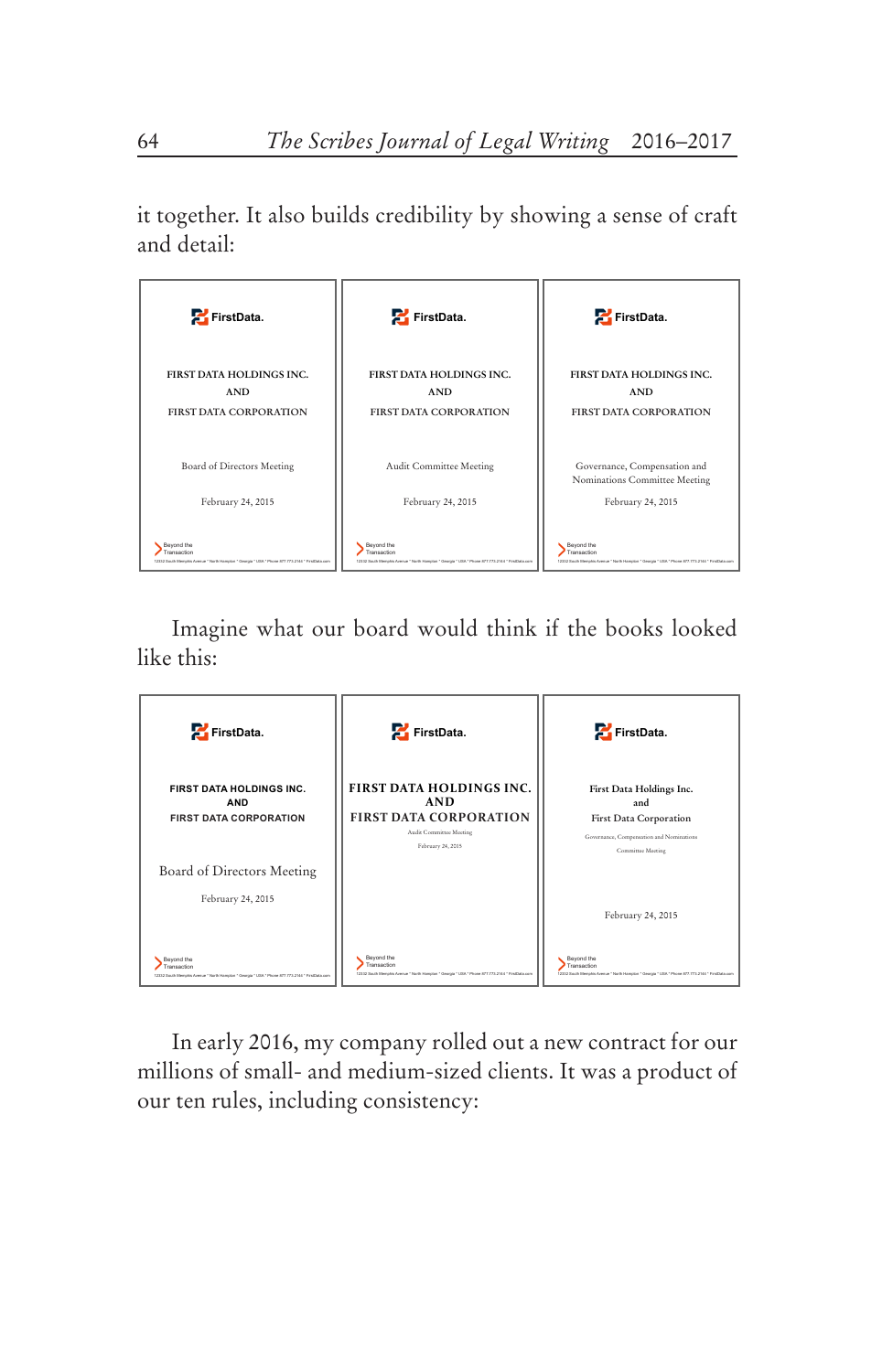#### **Business Solutions Agreement**

This Business Solutions Agreement describes the relationship between you and us and how we provide services to you. The words *you* and *your* refer to the person or entity signing this Business Solutions Agreement on page 1. The words *we*, *our*, and *us* refer to Processor and Bank (see page 1) unless we say otherwise.

#### **1 Your Business**

| Business legal name:           |
|--------------------------------|
| DBA/Outlet name:               |
| Store number:                  |
| Contact name:                  |
| Business street address:       |
| Business phone / mobile / fax: |
| Customer service phone:        |
| Business e-mail:               |
| Business website:              |
| Products/services you sell:    |
|                                |

% of orders delivered in: 0–7 days \_\_\_\_; 8–14 \_\_\_\_; 15–30 \_\_\_\_; 30+ \_\_\_\_ Who performs product/service fulfillment:

Do you use a vendor and/or software to store, process, or transmit transactions, authorization requests, or cardholder data: **{ Yes } { No }** (if yes, identify vendor and/or software): {If YES, Need to Allow for Multiple}

| 2                                                                                                                                                                                                                                                   | <b>Information About Your Payment Types</b>         | Average Card Sale:<br>\$                                  |                                                                             |                          |  |  |
|-----------------------------------------------------------------------------------------------------------------------------------------------------------------------------------------------------------------------------------------------------|-----------------------------------------------------|-----------------------------------------------------------|-----------------------------------------------------------------------------|--------------------------|--|--|
| Discover<br><b>AMEX</b>                                                                                                                                                                                                                             | <b>MC/VISA</b><br>WEX/Voyager                       | <b>Total Annual Volume</b><br>This Outlet<br>\$<br>99 \$9 | All Outlets<br>\$\$\$\$                                                     | Highest Card Sale:<br>\$ |  |  |
| 3                                                                                                                                                                                                                                                   | You and Your Business Ownership                     |                                                           |                                                                             |                          |  |  |
| Your Home Address:<br>Date of Birth: {XX/XX/XXXX}<br>SSN: {XXX-XX-XXXX}<br>Month / Year Started:<br>State of Organization:<br>Type of Entity:<br>Name / % Interest: {Need to Allow for Multiple}<br>Name / % Interest: {Need to Allow for Multiple} |                                                     |                                                           |                                                                             |                          |  |  |
| 4                                                                                                                                                                                                                                                   | Your Tax Information (as shown on tax return)       |                                                           |                                                                             |                          |  |  |
| Federal Tax ID Number:<br>Tax Filing Name:<br>Foreign Entity / Nonresident:                                                                                                                                                                         |                                                     |                                                           | Type:<br>(if yes, attach IRS Form W-8)                                      |                          |  |  |
| 5                                                                                                                                                                                                                                                   | <b>Bank Information for Your Settlement Account</b> |                                                           |                                                                             |                          |  |  |
|                                                                                                                                                                                                                                                     | ABA#: [MASKED]                                      |                                                           | DDA#: [MASKED]<br>Bank will fund: [DYNAMIC LANGUAGE] [Insert funding level] |                          |  |  |
| 6                                                                                                                                                                                                                                                   | <b>Your Transaction Types</b>                       |                                                           |                                                                             |                          |  |  |
| %<br>Card present<br>Internet / /Mail / Direct<br>%<br>%<br>Phone                                                                                                                                                                                   |                                                     |                                                           | Swiped<br>Keved                                                             | %<br>%                   |  |  |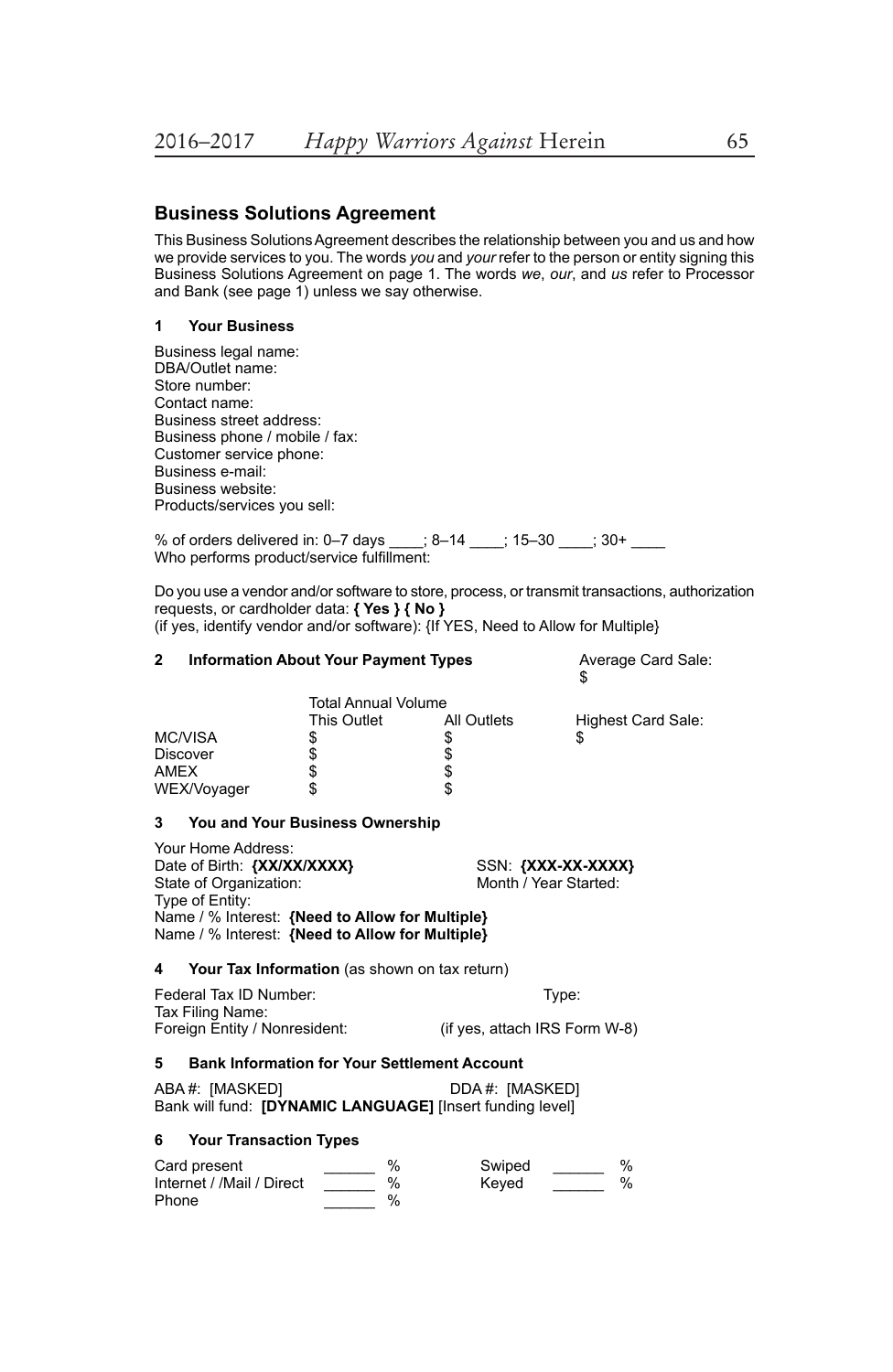**7 Information About You; Credit Check.** The information you give us about you and your business helps us evaluate the financial risks of providing services to you. If we ask, you agree to give us additional information about you and your business. All information you give us about you and your business must be accurate, and if it changes, you must give us your updated information as soon as possible. You understand that as part of evaluating the financial risks of providing services to you, our credit-risk department will run a credit check on the person who signs the Agreement, even if that person is signing on behalf of your business and not in his or her individual capacity, and you authorize us to run the credit check.

#### **8 Services, Exclusivity, Fees, and Restrictions.**

- 8.1 Processor and Bank will provide you with the services identified in the Schedule of Services and any other services that you agree in the future to receive and we agree to provide (collectively, Services). If Services are replaced, the replacements are also "Services." Some of the Services are provided to you only by Processor and not by Bank. (See the Schedule of Services for details.) You agree that, while the Agreement is in effect, we will be your exclusive provider for those Services listed in the Schedule of Services. This exclusivity is a material obligation of the Agreement.
- 8.2 You will pay us the fees for the Services referenced in the Schedule of Fees or elsewhere in the Agreement.
- 8.3 Unless we say otherwise, the Services do not include Telecom Access, and we are not responsible in any way for Telecom Access. You are responsible for obtaining and paying for any Telecom Access you need.
- 8.4 You agree that you will not (a) export or re-export any Equipment (see Section 9) or any Software (see Section 19), or (b) receive or use the Services outside the United States. [Unless we specifically say otherwise, any reference in the Agreement to the "United States" excludes all US territories and possessions.] **[DYNAMIC LANGUAGE – remove for XXX merchants]**

*Agreement* means (a) pages 1 and 2 (Disclosures and Confirmations); (b) this Business Solutions Agreement [(including the Schedule of Services, Schedule of Fees, and American Express OptBlue Program Terms(] [**DYNAMIC if Amex is enabled**] [(including the Schedule of Fees)] [**DYNAMIC if Amex is not enabled**]; (c) any Additional Location Forms for your business; (d) any terms of use, end user license, or similar agreement that accompanies a specific Service, and (e) any future changes to this Business Solutions Agreement (see Section 15).

*Telecom Access* means any service you use to connect to us in order to receive or use the Services, including Internet or other telecommunications services.

There are two bonus rules that don't make the top ten but are worth mentioning:

#### **Bonus Rule 1: Don't Use Appendixes**

Appendixes rarely contain useful information. They're usually full of material that bulks up the document but adds little substance. And they force readers to flip back and forth between the main text and the end of the document, which is a distracting